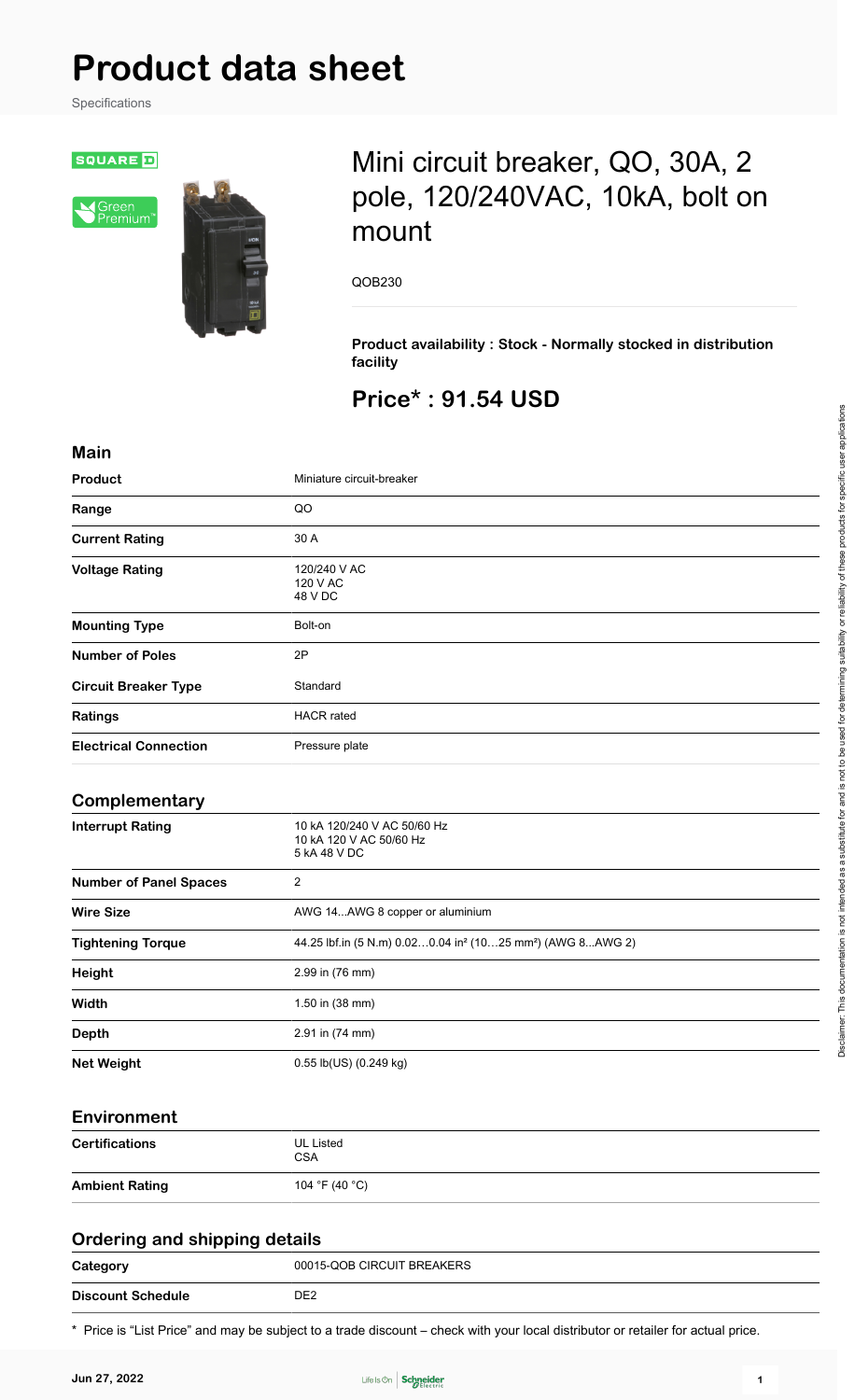| <b>GTIN</b>           | 785901416906      |
|-----------------------|-------------------|
| Nbr. of units in pkg. |                   |
| Package weight(Lbs)   | 8.78 oz (249.0 g) |
| Returnability         | Yes               |
| Country of origin     | МX                |

#### **Packing Units**

| <b>PCE</b>               |
|--------------------------|
|                          |
| 3.40 in (8.636 cm)       |
| 1.50 in (3.81 cm)        |
| 3.20 in (8.128 cm)       |
| PAL                      |
| 1200                     |
| 696.00 lb(US) (315.7 kg) |
| 22.00 in (55.88 cm)      |
| 40.00 in (101.6 cm)      |
| 42.00 in (106.68 cm)     |
| BB1                      |
| 5                        |
| 2.80 lb(US) (1.27 kg)    |
| 3.20 in (8.128 cm)       |
| 1.50 in (3.81 cm)        |
| 7.70 in (19.558 cm)      |
|                          |

#### **Offer Sustainability**

| Green Premium product                                                                                         |
|---------------------------------------------------------------------------------------------------------------|
| <b>REACh Declaration</b>                                                                                      |
| Yes                                                                                                           |
| Compliant<br><b>EU RoHS Declaration</b>                                                                       |
| Yes                                                                                                           |
| Yes                                                                                                           |
| <b>Yes</b>                                                                                                    |
| <b>China RoHS declaration</b><br>Product out of China RoHS scope. Substance declaration for your information. |
| Halogen free product                                                                                          |
|                                                                                                               |

#### **Contractual warranty**

**Warranty** 18 months